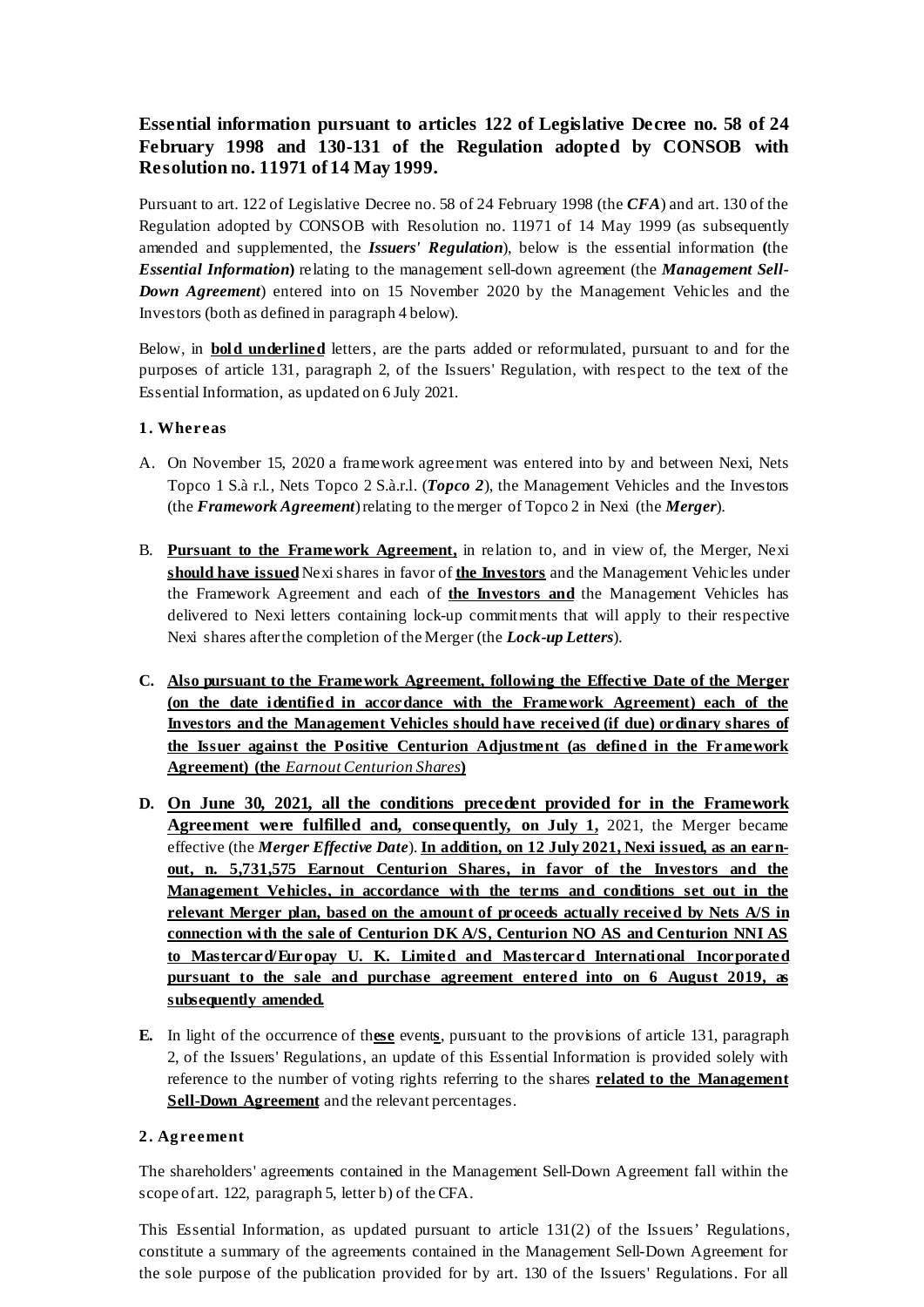intents and purposes, only the full text of the Management Sell-Down Agreement as communicated and filed pursuant to art. 122, paragraph 1, letters a) and c) of the CFA is valid.

# **3. Companies whose financial instruments are subject to the Management Sell-Down Agreement**

The Management Sell-Down Agreement concerns ordinary shares of Nexi S.p.A., with registered office in Milan, Corso Sempione n. 55, having VAT number, tax code and registration number with the Milan Companies' Register 09489670969, admitted to trading on the stock exchange (*Mercato Telematico Azionario*) organized and managed by Borsa Italiana S.p.A. (ISIN IT0005366767).

### **4. Parties to the Management Sell-Down Agreements and financial instruments held by them**

The Management Sell-Down Agreement has been entered into:

- (i) on the one hand, by the following investors (the *Investors*):
	- a. AB Europe (Luxembourg) Investment S.à r.l, a limited liability company (*société a responsabilité limitée*) incorporated under Luxembourg law, having its registered office at 2 4, rue Beck, L 1222 Luxembourg, registered in the Luxembourg Trade and Companies Register (*Registre de Commerce et des Sociétés*) under number B218765 (*AB Europe*).

The Nexi shares held by AB Europe, as a result of the completion of the Merger **and the issuance of the Earnout Centurion Shares,** are equal to no. **52,678,731**, attributing equal voting rights, and representing approximately 5.0**6**% of the corporate capital of Nexi.

b. Eagle (AIBC) & CY SCA, a partnership limited by shares (*société en commandite par actions*) incorporated under Luxembourg law, with registered office at 2 4, rue Beck, L 1222 Luxembourg, registered with the Luxembourg Trade and Companies Register (*Registre de Commerce et des Sociétés*) under number B211906 (*Eagle*).

The Nexi shares held by Eagle, as a result of the completion of the **Merger and the issuance of the Earnout Centurion Shares,** are equal to no. **79**,**729,512**, attributing equal voting rights, and representing approximately **7.67**% of the corporate capital of Nexi.

c. Evergood H&F Lux S.à r.l., a limited liability company *(société a responsabilità limitée*) incorporated under Luxembourg law, with registered office in boulevard F.W. Raiffeisen, 15, L 2411 Luxembourg, Grand Duchy of Luxembourg, registered in the Luxembourg Trade and Companies Register (*Registre de Commerce et des Sociétés*) under number B225755 (*Evergood*) and indirectly controlled, ultimately, by H&F Corporate Investors VIII Ltd, a company incorporated under the law of the Cayman Islands, with registered office at 27 Hospital Road, George Town, Grand Cayman, KY1-9008, Cayman Islands, registered in the Luxembourg Trade and Companies Register (*Registre de Commerce et des Sociétés*) under number IT-288406.

The Nexi shares held by Evergood, as a result of the completion of the Merger **and the issuance of the Earnout Centurion Shares, are equal to no. 261,230,869**, giving equal voting rights, and representing approximately **25.12**% of the corporate capital of Nexi.

(ii) on the other hand, by the following management vehicles (the *Management Vehicles***):**

a. Bamboh Co Investments ApS, a limited liability company incorporated under the laws of Denmark, with registered office in Kristen Bernikows Gade 6, 2, 1105 København K,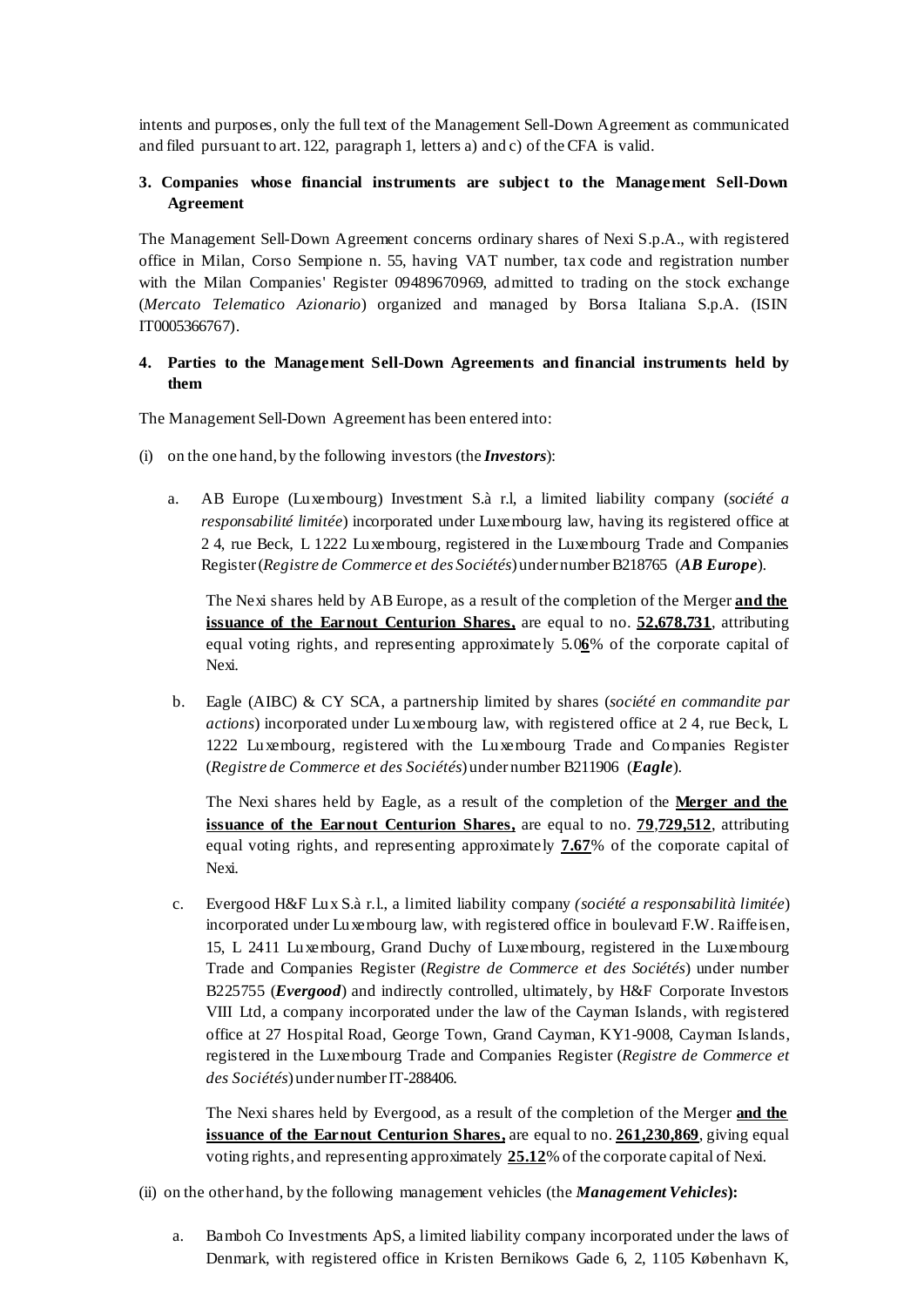Denmark, registered at the Centrale Virksomhedsregister under number 39797909 (*Bamboh*).

The Nexi shares held by Bamboh, as a result of the completion of the Merger **and the issuance of the Earnout Centurion Shares,** are equal to no. **2,987,257**, attributing equal voting rights, and representing approximately  $0.29$ % of the corporate capital of Nexi.

b. EmpCo A/S, a joint-stock company incorporated under the laws of Denmark, with registered office in Lautrupbjerg 10, 2750 Ballerup, Denmark, registered at the *Centrale Virksomhedsregister* under number 40779078 (*Empco*).

The Nexi shares held by Empco, as a result of the completion of the Merger **and the issuance of the Earnout Centurion Shares,** are equal to no. **767,366**, attributing equal voting rights, and representing approximately 0.07% of the corporate capital of Nexi.

c. nInvestment 1 ApS, a limited liability company incorporated under the laws of Denmark, with registered office in Lautrupbjerg 10, 2750 Ballerup, Denmark, registered at the *Centrale Virksomhedsregister* under number 39800675 (*Danish Manco*).

The Nexi shares held by Danish Manco, as a result of the completion of the Merger **and the issuance of the Earnout Centurion Shares,** are equal to no. **12,396,131**, attributing equal voting rights, and representing approximately 1.19% of the corporate capital of Nexi.

d. nInvestment Lux S.C.Sp., a *société en commandite spéciale* incorporated under the laws of Luxemburg, with registered office in boulevard F.W. Raiffeisen, 15, L2411 Luxemburg, Luxemburg, registered at the Companies' and Trade Register of Luxemburg (*Registre de Commerce et des Sociétés*) under number 232312 (*nIv Lux*).

The Nexi shares held by nIv Lux, as a result of the completion of the Merger **and the issuance of the Earnout Centurion Shares,** are equal to no. **1,881,584**, attributing equal voting rights, and representing approximately 0.18% of the corporate capital of Nexi.

e. Stargazer Invest ApS, a limited liability company incorporated under the laws of Denmark, with registered office at Fortkaj 30, 11. th., 2150 Nordhavn, Denmark, registered at the *Centrale Virksomhedsregister* under number 39796333 (*Stargazer*).

The Nexi shares held by Stargazer, as a result of the completion of the Merger **and the issuance of the Earnout Centurion Shares,** are equal to no. **688,301**, attributing equal voting rights, and representing approximately 0.07% of the corporate capital of Nexi.

# **5. Content of the Management Sell-Down Agreement**

#### *Purchase of Nexi shares*

In accordance with the Management Sell-Down Agreement, the Management Vehicles, as from the date of signing thereof and until the effective date of the Merger, have undertaken to abstain, and to give instructions to the employees and managers holding shares in the Management Vehicles (the *Managers*) to abstain, from purchasing, directly or indirectly, Nexi shares, except if in accordance with the Framework Agreement or as part of any employee incentive plan that may be agreed upon between the Management Vehicles and/or Managers and Nexi after the date of signing of the Management Sell-Down Agreement.

# *Sale initiated by the Management Vehicles*

In the event that, after the completion of the Merger and without prejudice to the terms of the Lockup Letters, one or more Management Vehicles shall propose to sell, transfer or dispose in any other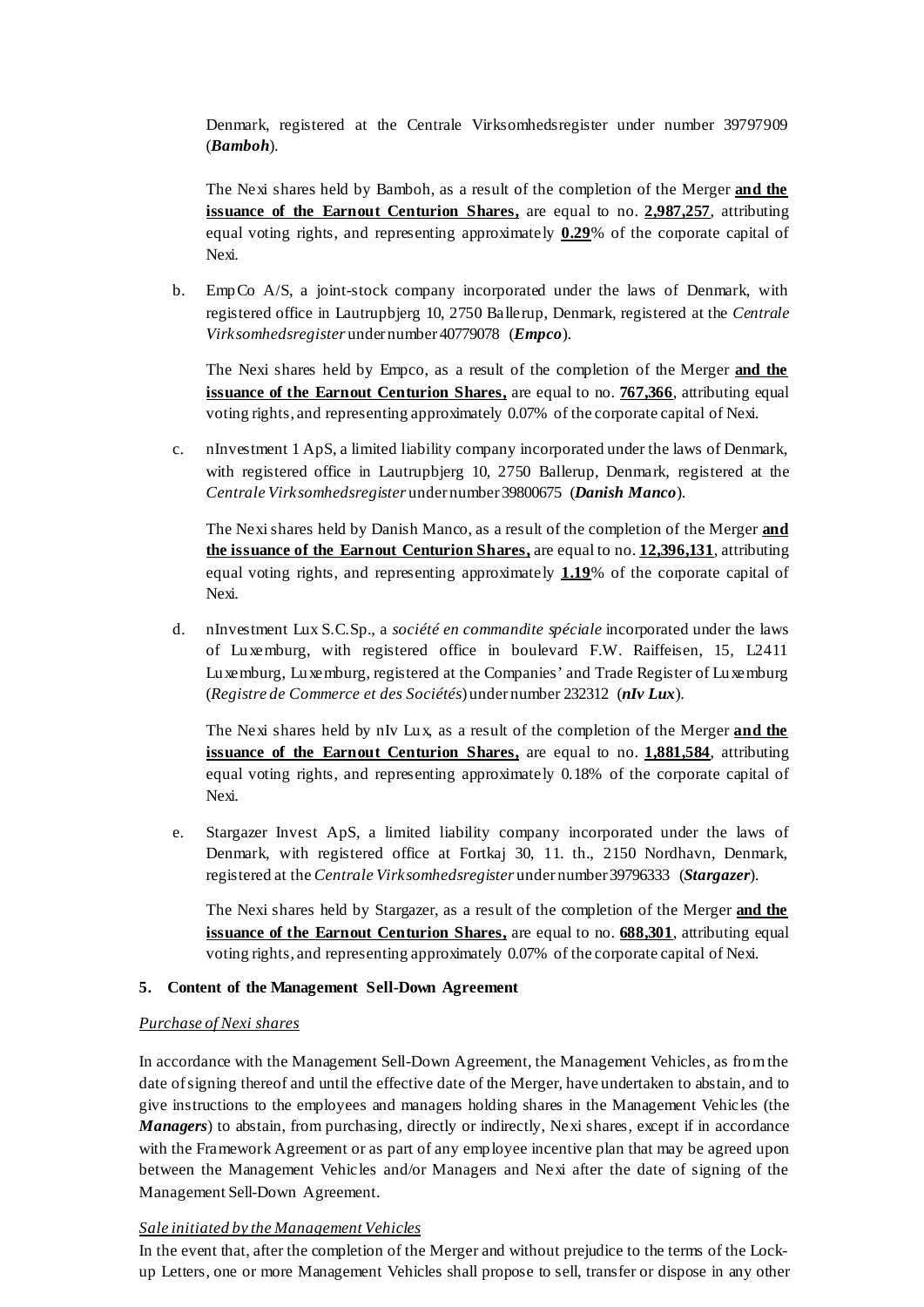way of the Nexi shares (the *Proposed Disposal*), the latter shall give written notice thereof to the Investors (the *Disposal Notice*). Upon receipt of a Disposal Notice, the Investors and the respective Management Vehicles shall discuss in good faith the terms and the amount of a coordinated sale of a portion of their respective Nexi shares (the *Sell-Down*). If, within 5 Business Days after the receipt of the Disposal Notice from the Investors, no agreement on the Sell-Down is reached, the Management Vehicles at hand shall be free to proceed with the Proposed Disposal. If an agreement on the Sell-Down is reached, the Management Vehicles participating in such agreements undertake to enter into lock-up agreements in relation to their Nexi shares which are not subject to the Sell-Down, provided that such lock-up agreements are *(i)* for a period not exceeding 90 calendar days from the date of completion of the Sell-Down and *(ii)* subject to the terms of the Lock-up Letters.

#### *Sale initiated by the Investors*

In the event that, following the completion of the Merger, one or more Investors propose to sell, transfer or dispose in any other way of the Nexi shares (the *Proposed Disposal of the Investor*), notice shall be given to the Managers (the *Disposal Notice of the Investor*). Upon receipt of the Disposal Notice of the Investor and before the completion of the respective Proposed Disposal of the Investor, the representatives of the Managers shall confirm (the *Notice of Participation*) the maximum number of the Nexi shares that the Management Vehicles (the *Participating Vehicles*) are willing to sell in respect of the Proposed Disposal of the Investor (the *Managers' Shares*) and the minimum gross price for each of the Nexi share at which the Participating Vehicles will sell the Managers' Shares (the *Floor*), provided that the Managers' Shares may not include Nexi shares subject to restrictions pursuant to the Lock-up Letters. If a Notice of Participation is received within a reasonable period before the completion of the Proposed Disposal of the Investor, the Participating Vehicles shall be entitled to sell the Nexi shares at the same conditions as the Participating Investors in the Proposed Disposal of the Investor (the *Participating Investors*) and in an amount determined by a formula set forth in the Sell-Down Management Agreement and provided that *(i)* the gross price for each of the Nexi shares is equal to or above the Floor, *(ii)* the number of Nexi shares to be sold by the Participating Vehicles does not exceed the number of the Managers' Shares and *(iii)* if the number of the Nexi Shares that the Participating Investors are able to sell shall for any reason be lower than the number of the Nexi shares indicated in the Proposed Disposal of the Investor, the number of the Managers' Shares to be sold will be subject to a pro rata reduction. If a Disposal Notice of the Investor is delivered, each Participating Vehicle undertakes to enter into customary lock-up agreements in relation to its shares, provided that such agreement does not exceed ninety calendar days following the date of completion of the Proposed Disposal of the Investor.

#### Transfer to the Managers

In the event that a Management Vehicle sells, transfers or disposes in any other way of direct shareholdings in the Nexi shares to a Manager, also by means of distributions by a Management Vehicle, which results in a Manager holding an amount exceeding Euro 5,000,000 in aggregate Nexi shares, such Management Vehicle shall ensure that the respective Manager commits himself towards the Investors to comply with the provisions of the Management Sell-Down Agreement, by deed of accession or otherwise (such sale, taxing or transfer being subject on aforementioned commitment by the respective Manager).

#### **6. Duration of the Management Sell-Down Agreement**

The commitments set out in the Management Sell-Down Agreement are effective from the date of singing of the letter.

#### **7. Disclosure of the Management Sell-Down Agreement**

The Management Sell-Down Agreement was filed with the Milan Companies' Register Office on **20 November 2020**. Extract of the Management Sell-Down Agreement was published on 20 November 2020 on the daily newspaper Milano Finanza. This essential information relating to the